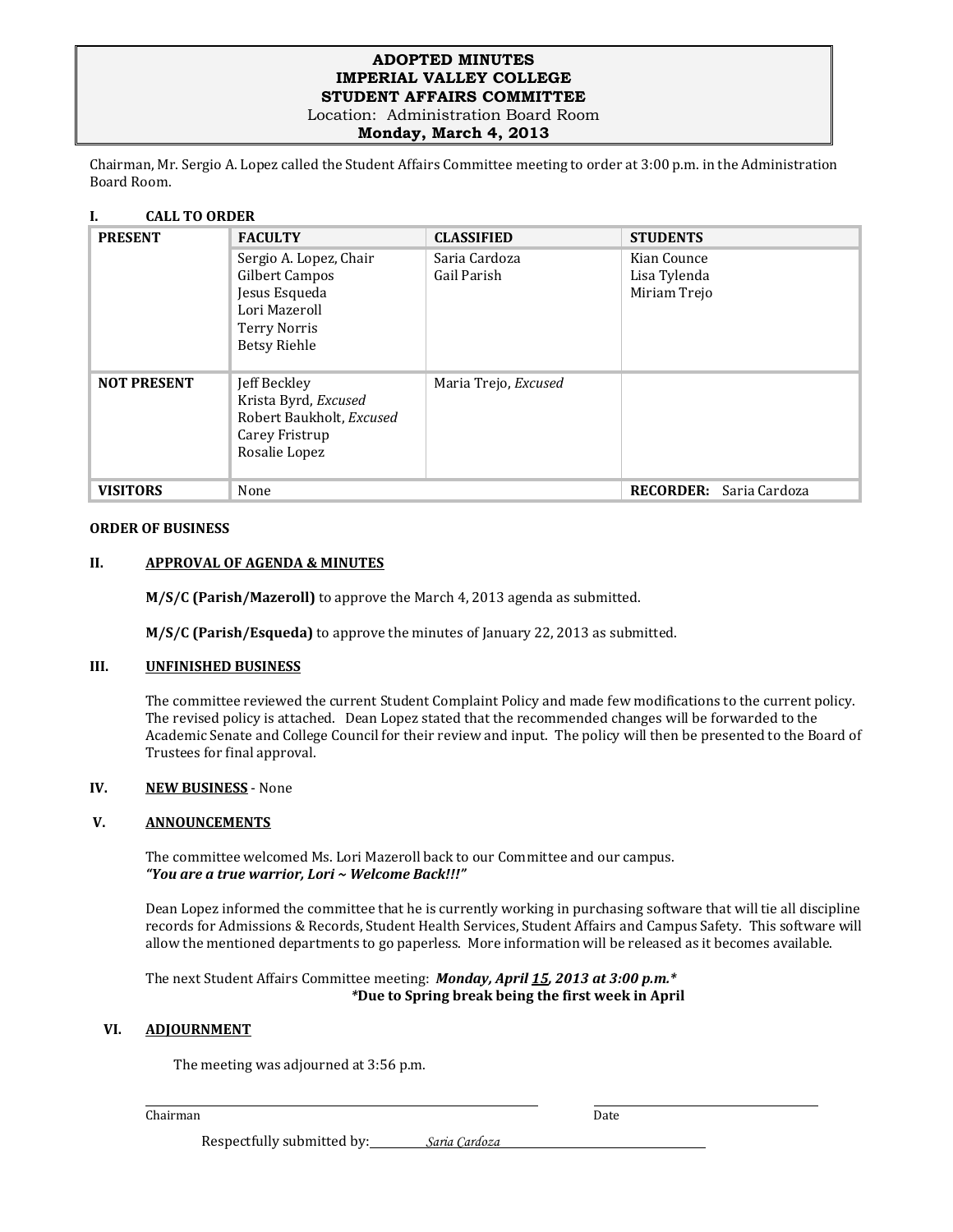# **IMPERIAL VALLEY COLLEGE STUDENT'S COMPLAINT POLICY**

Adopted by the Board of Trustees 11/15/95

The purpose of these procedures is to provide a prompt and equitable means for resolving student complaints. A complaint is defined as an actual or supposed circumstance that adversely affects the grades, status, or rights of a student. Complaints concerning course grades are permitted to the extent that such complaints allege mistake, fraud, bad faith or incompetence as set out in Education Code Section 76224(a).

A student who contends that he/she has been treated unfairly has the right without fear of reprisal to right an alleged wrong. This complaint policy applies to unfairness as it relates to areas such as but not limited to: **Assignment of grades Deviation from course content**

| Access to classes | Refusal of instructor to confer with a student |
|-------------------|------------------------------------------------|
|                   |                                                |

This policy does not apply to:

- 1. Student Code of Conduct issues.
- 2. Allegations of discrimination based on race, color, national origin, sex (including sexual harassment), disability, or age in any of its policies, procedures, or practices, in compliance with Title VI of the Civil Rights Act of 1964 (pertaining to race, color or national origin), Title IX of the education Amendments of 1972 (pertaining to sex), Section 504 of the Rehabilitation Act of 1973 and the Americans with Disabilities Act of 1990 (pertaining to disability) and the Age Discrimination Act of 1975 (pertaining to age). For complaints of this nature, please refer to the Discrimination Complaint Form.

For a clarification regarding student conduct issues of discrimination issues, the student may contact the Dean of Student Affairs & Enrollment Services, Director of Disabled Student Programs and Services or Title IX Officer.

# **INFORMAL RESOLUTION**

A complaint must be initiated within twenty (20) instructional days of the alleged act or decision. If the alleged circumstance or act occurs during the last twenty (20) instructional days of the Spring semester, the complaint must be made prior to the end of the third Friday of the Fall semester.

- Step 1 The student may discuss the problem with the individual or the individual's supervisor involved or his/her or with a counselor.
- Step 2 If a mutually satisfactory understanding has not been reached with the other person, the student may, within five (5) instructional days, present the complaint to the immediate supervisor.

| If Complaint is About:                     | Contact:                                               |  |  |
|--------------------------------------------|--------------------------------------------------------|--|--|
| <b>Teaching &amp; Non-Teaching Faculty</b> | <b>Instructional</b> Deans                             |  |  |
| <b>Instructional Dean</b>                  | Vice President for Academic Services                   |  |  |
| Administrator                              | Dean/Vice President                                    |  |  |
| Classified/Managers/Confidentials          | <b>Associate Vice President Administrative Dean</b> of |  |  |
|                                            | <b>Human Resources</b>                                 |  |  |
| <b>Another Student</b>                     | Dean of Student Affairs & Enrollment Services          |  |  |

The supervisor will provide a written response, to all parties must respond orally within ten (10) instructional days of the complaint.

# **FORMAL RESOLUTION**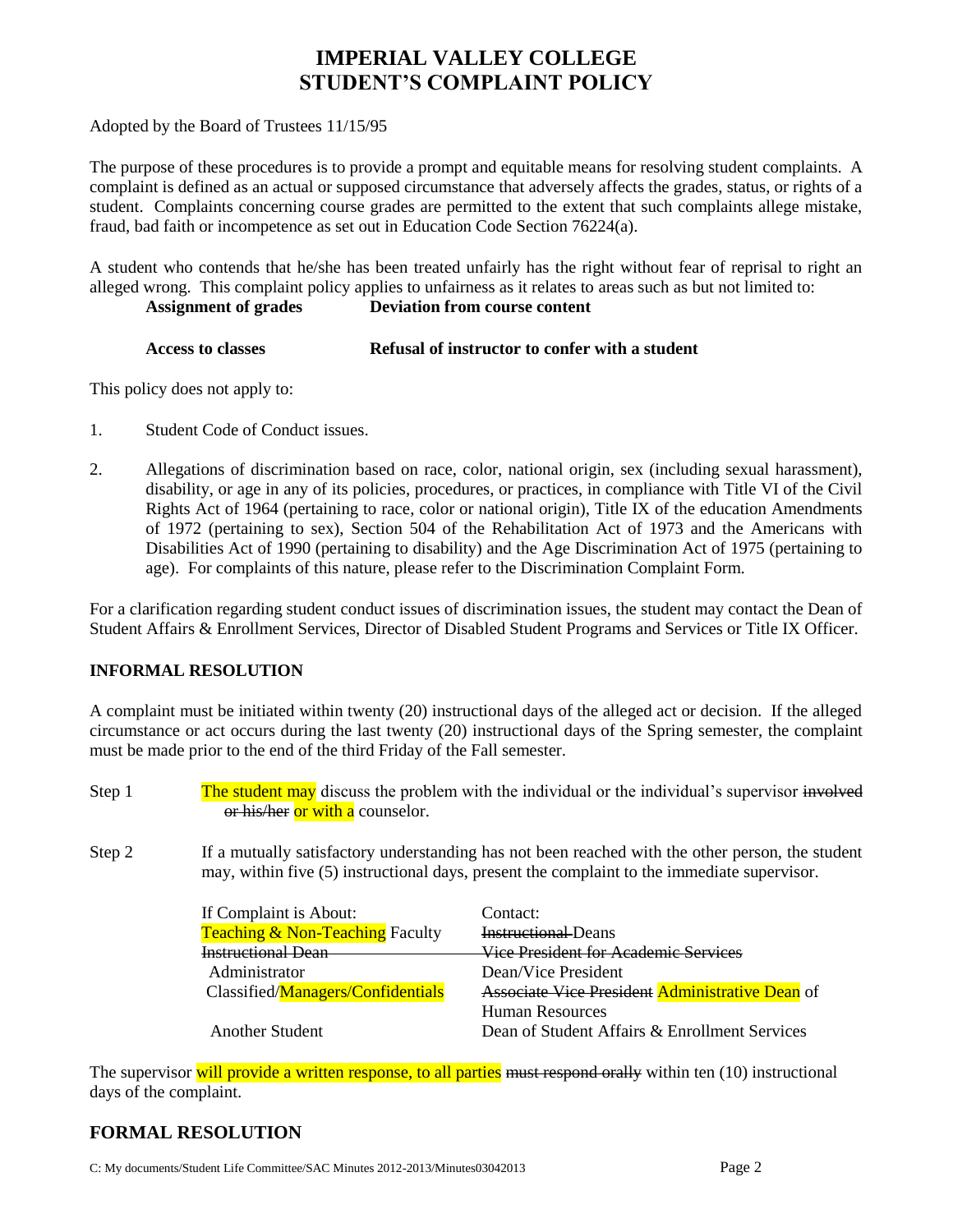| Step 3 |    | If an informal resolution does not occur within ten (10) instructional days of the supervisor's<br>response, a student may submit a complaint form (form may be found at the back of the<br>handbook) to the Vice President for Academic Services regarding academic matters or the<br>Dean of Student Affairs & Enrollment Services regarding non-academic matters.<br>The Vice President for Academic Services or the Dean of Student Affairs & Enrollment |                        |           |  |  |  |
|--------|----|--------------------------------------------------------------------------------------------------------------------------------------------------------------------------------------------------------------------------------------------------------------------------------------------------------------------------------------------------------------------------------------------------------------------------------------------------------------|------------------------|-----------|--|--|--|
|        |    | Services will respond in writing to the complaint within ten (10) instructional days of receipt<br>of complaint.                                                                                                                                                                                                                                                                                                                                             |                        |           |  |  |  |
|        |    | Students' Complaint forms are available from:                                                                                                                                                                                                                                                                                                                                                                                                                |                        |           |  |  |  |
|        |    | Dean of Student Affairs<br>& Enrollment Services                                                                                                                                                                                                                                                                                                                                                                                                             | <b>Student Affairs</b> | Ext. 6456 |  |  |  |
|        |    | Director of Disabled Student<br>Programs & Services                                                                                                                                                                                                                                                                                                                                                                                                          | DSP&S Office           | Ext. 6313 |  |  |  |
|        |    | Title IX Officer                                                                                                                                                                                                                                                                                                                                                                                                                                             | Counseling             | Ext. 6264 |  |  |  |
|        |    | http://www.imperial.edu/students/admissions-and-records/<br>Or at:                                                                                                                                                                                                                                                                                                                                                                                           |                        |           |  |  |  |
| Step 4 |    | If a student is not satisfied with the decision made by the Vice President for Academic<br>Services or the Dean of Student Affairs & Enrollment Services, a student may request a<br>hearing within five (5) instructional days of that decision (form may be found at the back of<br>the handbook Handbook for Faculty Advisors and Student Leaders).                                                                                                       |                        |           |  |  |  |
|        |    | Academic matters will be heard by the Admissions, Petitions and Registration Committee.<br>Non-Academic Matters will be heard by the Student Affairs Committee.                                                                                                                                                                                                                                                                                              |                        |           |  |  |  |
|        |    | A REQUEST FOR A HEARING SHALL BE FILED NO LATER THAN THIRTY (30)<br>INSTRUCTIONAL DAYS FOLLOWING THE INITIATION OF THE COMPLAINT<br>IF A COMPLAINT IS FILED WITHIN THE LAST THIRTY (30)<br>$(STEP 2)$ .<br>INSTRUCTIONAL DAYS OF THE SEMESTER THE PRESIDENT OF THE COLLEGE<br>MAY DELAY ANY FURTHER ACTION ON THE COMPLAINT UNTIL THE NEXT<br>SEMESTER.                                                                                                      |                        |           |  |  |  |
|        |    | Any committee member who has a direct involvement with the complaint shall be excluded<br>from reviewing that complaint or participating in any manner in the determination of the<br>ultimate outcome of that complaint.                                                                                                                                                                                                                                    |                        |           |  |  |  |
| Step 5 |    | <b>Hearing Procedures</b>                                                                                                                                                                                                                                                                                                                                                                                                                                    |                        |           |  |  |  |
|        | a. | The appropriate committee will meet within ten (10) instruction days of the request for<br>a hearing.                                                                                                                                                                                                                                                                                                                                                        |                        |           |  |  |  |
|        | b. | The student shall bear the burden of proving the allegations of his/her complaint.                                                                                                                                                                                                                                                                                                                                                                           |                        |           |  |  |  |
|        | c. | Hearings and the investigation and gathering of evidence conducted pursuant thereto<br>shall be considered confidential unless all parties and the committee agree to a public<br>The proceeding shall be recorded either by use of tape recorder, or by<br>hearing.<br>stenographic reporter an electronic recording device.                                                                                                                                |                        |           |  |  |  |

d. This is not a legal court proceeding; however, all parties may have counsel or other representative(s) present.